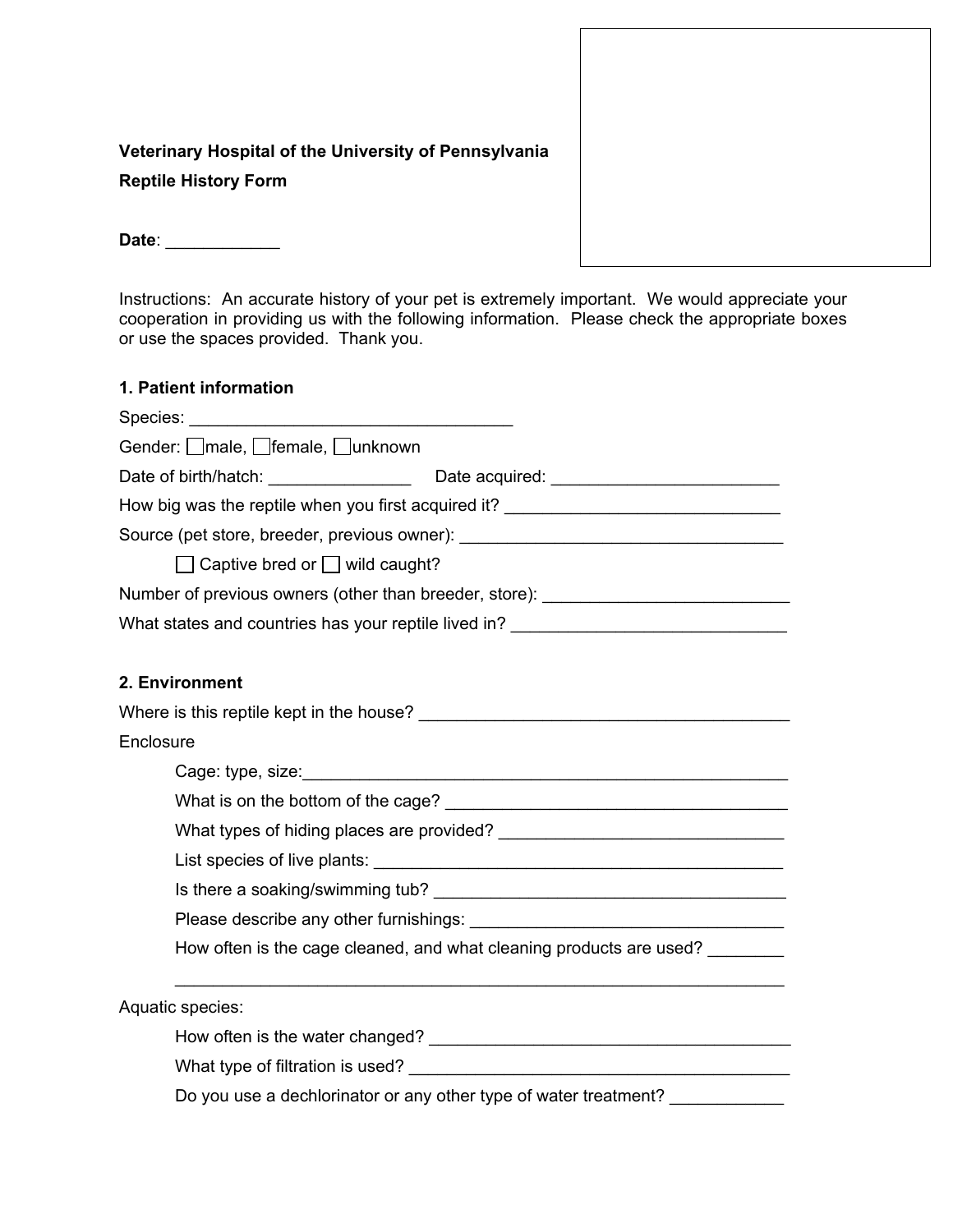Lighting

| Does your reptile receive sunlight? $\Box$ yes $\Box$ no. Estimated hours per week                                |  |  |  |  |
|-------------------------------------------------------------------------------------------------------------------|--|--|--|--|
| Does the sunlight pass through glass or plastic before reaching the reptile? $\Box$ yes $\Box$ no                 |  |  |  |  |
| Artificial lighting:                                                                                              |  |  |  |  |
| □incandescent ("screw-in" bulbs): wattage(s) ________ hours per day________                                       |  |  |  |  |
| □ fluorescent (tube bulbs). Brand(s) _________________________ hours/day _____                                    |  |  |  |  |
| how often are the fluorescent bulbs changed? ___________________________________                                  |  |  |  |  |
| Temperature                                                                                                       |  |  |  |  |
| Do you have a thermometer(s) in the cage? $\Box$ yes $\Box$ no                                                    |  |  |  |  |
| What is the temperature in the warmest part of the cage? In the coolest part?                                     |  |  |  |  |
| What device(s) are used to maintain the temperature? $\Box$ hot rock, $\Box$ heat pad,                            |  |  |  |  |
| ◯warm room, ◯heat light, ◯ceramic heater, ◯aquarium heater, ◯other: ॒                                             |  |  |  |  |
| Is there a thermostat? $\Box$ yes, $\Box$ no                                                                      |  |  |  |  |
| Is the temperature decreased at night? $\Box$ yes, $\Box$ no, by how much?                                        |  |  |  |  |
| Humidity                                                                                                          |  |  |  |  |
| Is the cage misted? Uyes, Uno. How often? University Management Control of the cage misted? Uyes, Uno. How often? |  |  |  |  |
| Is the humidity measured? □yes, □no. Range: ___________________________________                                   |  |  |  |  |
| How much time does your reptile spend outside of the enclosure? _________________                                 |  |  |  |  |
| Is your reptile supervised when it is out? $\Box$ always, $\Box$ sometimes, $\Box$ no                             |  |  |  |  |
| Is supplemental heating provided outside the cage? $\Box$ yes, $\Box$ no. Type $\Box$                             |  |  |  |  |
| Have you ever noticed your reptile eat any household objects?                                                     |  |  |  |  |
| Is the reptile ever taken outside? $\Box$ yes $\Box$ no                                                           |  |  |  |  |
| Does your reptile hibernate? Please describe the duration, temperature, and monitoring that you                   |  |  |  |  |
| provide during hibernation.                                                                                       |  |  |  |  |
|                                                                                                                   |  |  |  |  |
| Do you have other pets? $\Box$ yes, $\Box$ no. If yes:                                                            |  |  |  |  |
| List other animals that are kept in the same cage:<br><u>List other animals that are kept in the same cage:</u>   |  |  |  |  |
| Recent acquisitions (new pets within the past 6 months) – species, date, source: ______                           |  |  |  |  |
|                                                                                                                   |  |  |  |  |
| Are any of your other pets ill? Uyes, Uno. 100. Are any of your other pets ill? Uyes, Uno.                        |  |  |  |  |
|                                                                                                                   |  |  |  |  |
|                                                                                                                   |  |  |  |  |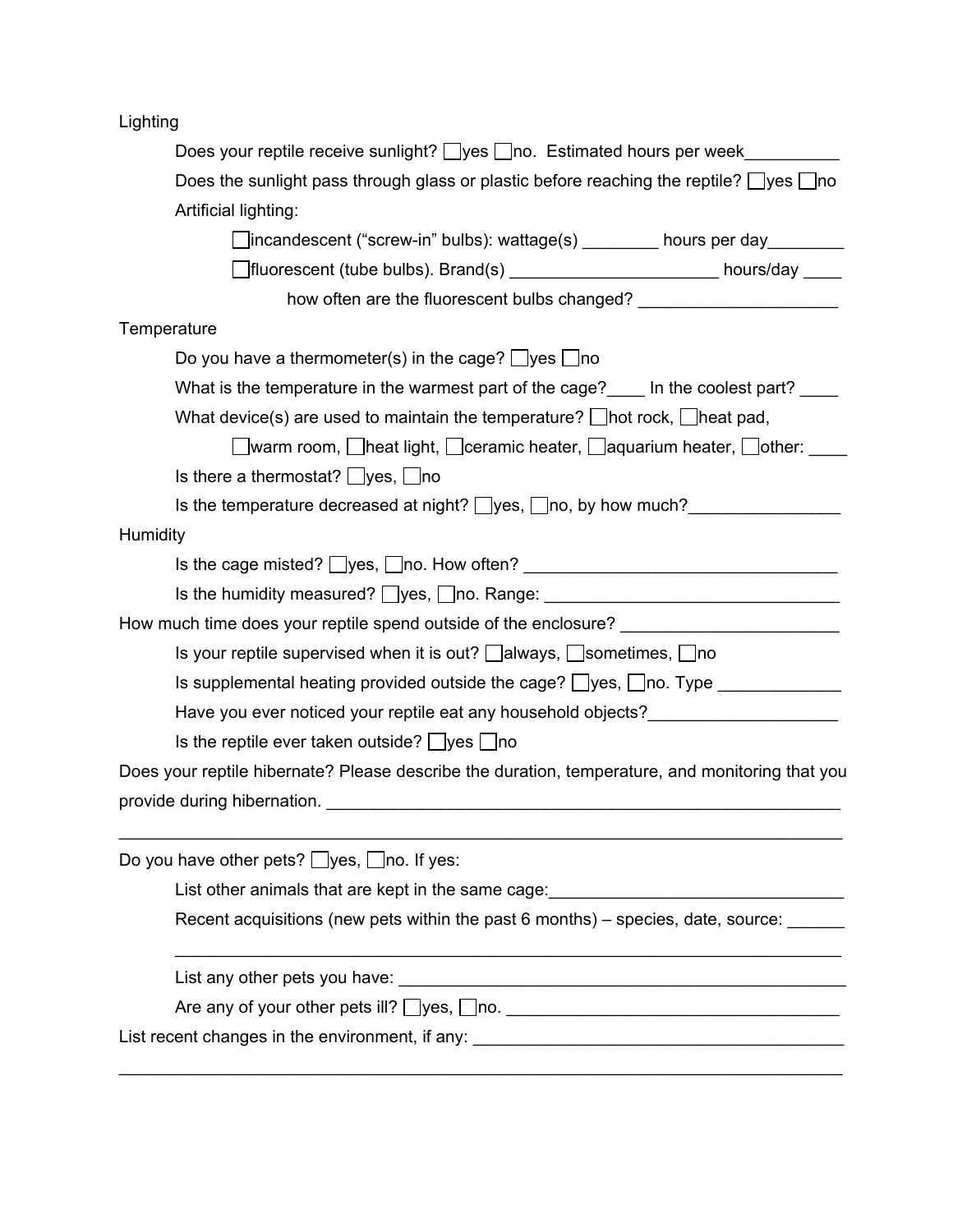## **3. Diet**

What percent of your reptile's diet consists of the following (please describe what the animal actually eats, rather than what is offered):

| Are they "gut loaded" or dusted before feeding to your reptile? Describe: ______                                                                                                                                                     |  |  |  |  |
|--------------------------------------------------------------------------------------------------------------------------------------------------------------------------------------------------------------------------------------|--|--|--|--|
| Rodents, chicks, etc ____%, list types & source. _______________________________                                                                                                                                                     |  |  |  |  |
| Pellets, commercial diet or canned food ____% list types: ______________________                                                                                                                                                     |  |  |  |  |
| Other 6.1%, describe: <u>2000 compares and the set of the set of the set of the set of the set of the set of the set of the set of the set of the set of the set of the set of the set of the set of the set of the set of the s</u> |  |  |  |  |
| How often do you feed your reptile? Notified a series of the series of the series of the series of the series                                                                                                                        |  |  |  |  |
| Please list any supplements used. How are they given and how often? __________________                                                                                                                                               |  |  |  |  |
| Does your reptile eat anything other than its intended diet (e.g. the cat's food, houseplants)?                                                                                                                                      |  |  |  |  |
|                                                                                                                                                                                                                                      |  |  |  |  |
| Please list any recent additions/changes in the diet: ___________________________                                                                                                                                                    |  |  |  |  |
| 4. When was the last shed? _______ Was it normal? ______________________________                                                                                                                                                     |  |  |  |  |
| 5. Reproductive                                                                                                                                                                                                                      |  |  |  |  |
| Do you plan on breeding this animal? $\Box$ yes, $\Box$ no, $\Box$ possibly                                                                                                                                                          |  |  |  |  |
| How many clutches/litters has this reptile produced?                                                                                                                                                                                 |  |  |  |  |
| When was the most recent clutch/litter? ______ How many eggs/babies were laid? _________                                                                                                                                             |  |  |  |  |
| Has your reptile every had difficulty laying? □yes, □no, describe ____________________                                                                                                                                               |  |  |  |  |
|                                                                                                                                                                                                                                      |  |  |  |  |
|                                                                                                                                                                                                                                      |  |  |  |  |

**6. Has your reptile ever been tested or treated for internal or external parasites?** Please describe dates and medications used: \_\_\_\_\_\_\_\_\_\_\_\_\_\_\_\_\_\_\_\_\_\_\_\_\_\_\_\_\_\_\_\_\_\_\_\_\_\_\_\_\_\_\_\_\_

\_\_\_\_\_\_\_\_\_\_\_\_\_\_\_\_\_\_\_\_\_\_\_\_\_\_\_\_\_\_\_\_\_\_\_\_\_\_\_\_\_\_\_\_\_\_\_\_\_\_\_\_\_\_\_\_\_\_\_\_\_\_\_\_\_\_\_\_\_\_\_\_\_\_\_\_